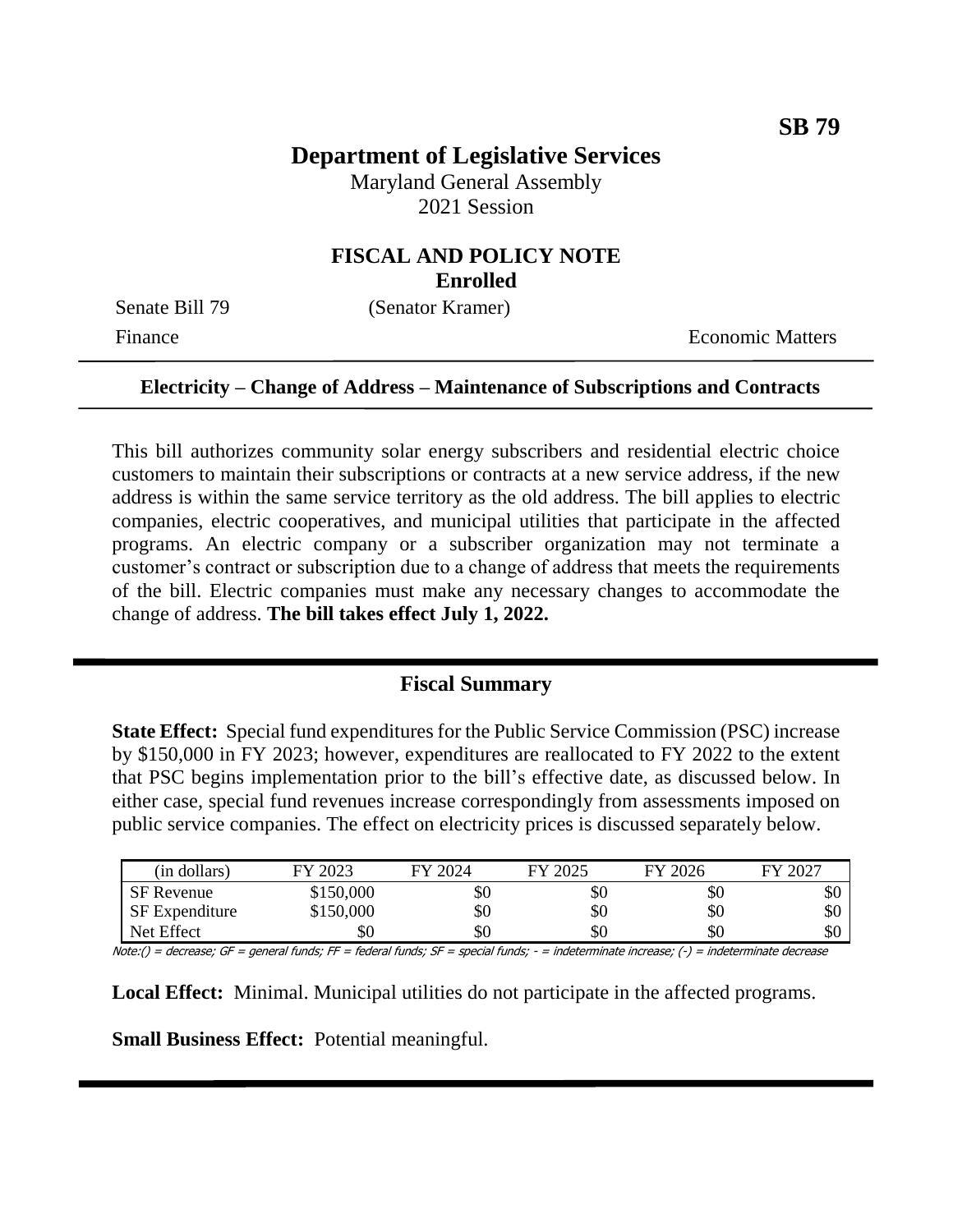## **Analysis**

**Current Law:** The Electric Customer Choice and Competition Act of 1999 facilitated the restructuring of the electric utility industry in Maryland. The resulting system of customer choice allows the customer to purchase electricity from a competitive supplier or to continue receiving electricity under standard offer service (SOS). Default SOS electric service is provided by a customer's *electric company* (*e.g.*, Baltimore Gas and Electric Company or Pepco). Competitive electric supply is provided by competitive *electricity suppliers*. In either case, the electric company delivers the electricity and recovers the costs for delivery through distribution rates. Gas supply and delivery are similarly restructured, with gas suppliers and gas companies.

Chapters 346 and 347 of 2015 required PSC to establish a three-year Community Solar Energy Generating System Pilot Program, subject to specified conditions. The program was subsequently extended to seven years. Such a system, in addition to other requirements, credits its generated electricity, or the value of its generated electricity, to the bills of the subscribers to that system through virtual net energy metering. Subscribers must be in the same electric service territory as the system.

For both of the above programs, investor-owned electric companies must participate. Large electric cooperatives must participate in customer choice but may choose to participate in the community solar pilot program. Municipal utilities may choose to participate in either program.

**State Expenditures:** PSC advises that it likely must promulgate regulations and establish practices allowing customers to retain their subscriptions or supply contracts consistent with the requirements of the bill. This process likely will require convening workgroup meetings, submitting a petition for a rulemaking, participating in the rulemaking process, and monitoring utility implementation. The COVID-19 pandemic and hiring freeze has negatively impacted the agency's resources, making it necessary to utilize consulting assistance for these tasks.

Based on the bill's delayed July 1, 2022 effective date, this estimate assumes that costs related to implementation begin in fiscal 2023. Therefore, special fund expenditures for PSC increase by \$150,000 in fiscal 2023 for consultant services. However, such expenditures are reallocated to fiscal 2022 to the extent that PSC begins implementation prior to the bill's effective date – as PSC advises it intends to do. In either case, special fund revenues increase correspondingly from assessments imposed on public service companies.

SB 79/ Page 2 **Small Business Effect:** To the extent that a community solar energy generating system or any of its subscribers or a competitive electricity supplier or any of its customers are small